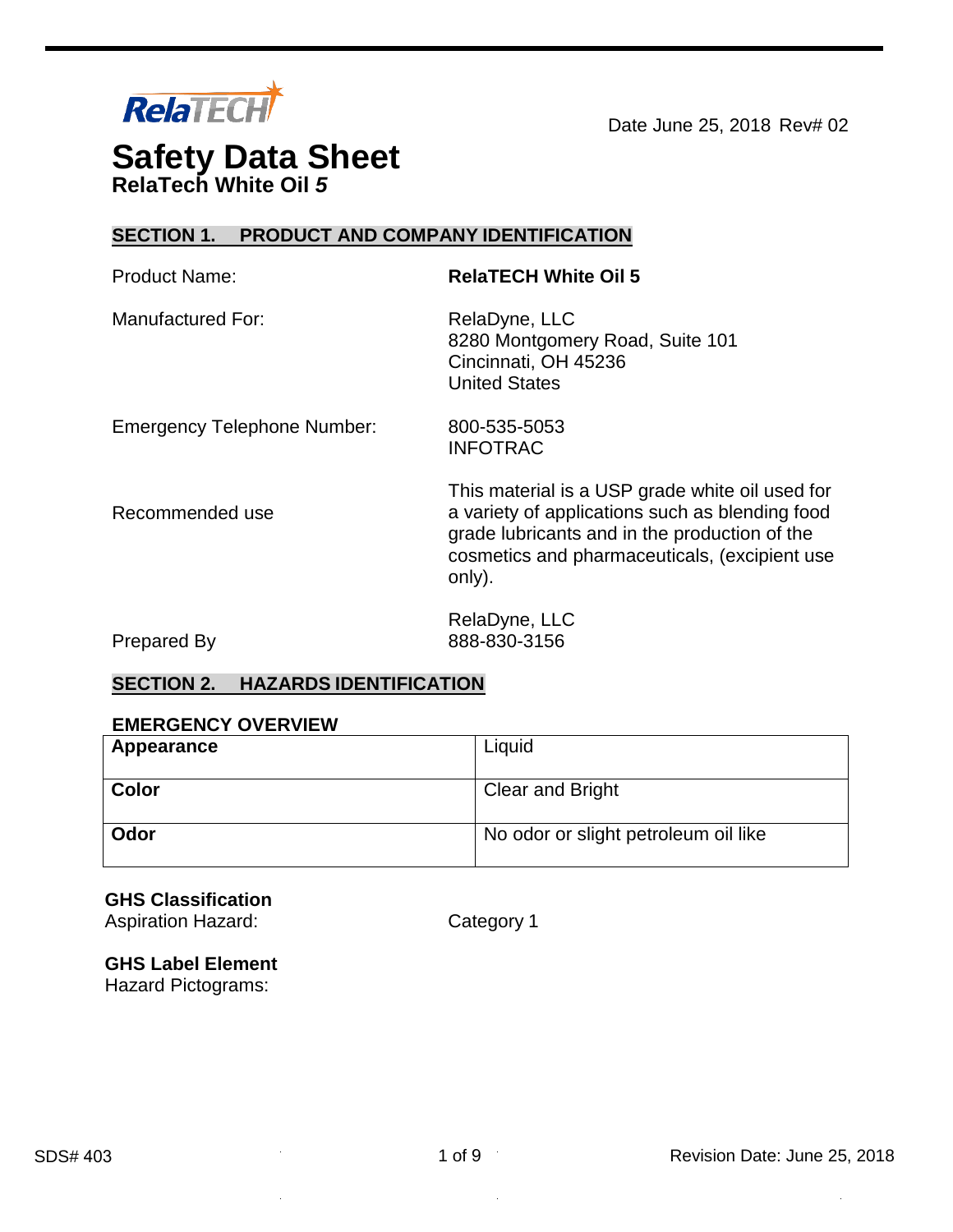



| <b>Signal Word:</b>                                                                                    | Danger                                                                                                                                                                         |
|--------------------------------------------------------------------------------------------------------|--------------------------------------------------------------------------------------------------------------------------------------------------------------------------------|
| <b>Hazard Statements:</b>                                                                              | H304 May be fatal if swallowed and enters<br>airways.                                                                                                                          |
| <b>Precautionary Statements:</b><br><b>Potential Health Effects</b><br><b>Primary Routes of Entry:</b> | <b>Response:</b><br>P301 + P310 IF SWALLOWED: Immediately<br>call a POISON CENTER or doctor/physician.<br><b>Eye Contact</b><br>Ingestion<br>Inhalation<br><b>Skin Contact</b> |
| <b>Aggravated Medical Condition:</b>                                                                   | None Known                                                                                                                                                                     |
| <b>Carcinogenicity:</b>                                                                                |                                                                                                                                                                                |
| <b>IARC</b>                                                                                            | No component of this product present at levels<br>greater than or equal to 0.1% is identified as<br>probable,<br>possible<br>or confirmed<br>human<br>carcinogen by IARC.      |
| <b>ACGIH</b>                                                                                           | No component of this product present at levels<br>greater than or equal to 0.1% is identified as a<br>carcinogen or potential carcinogen by ACGIH.                             |
| <b>OSHA</b>                                                                                            | No component of this product preset at levels<br>greater than or equal to 0.1% is identified as a<br>carcinogen or potential carcinogen by OSHA.                               |
| <b>NTP</b>                                                                                             | No component of this product present at levels<br>greater than or equal to 0.1% is identified as a<br>known anticipated or carcinogen by NTP.                                  |

## **SECTION 3. COMPOSITION/INFORMATION ON INGREDIENTS**

Pure substance/mixture:

**Substance** 

 $\sim$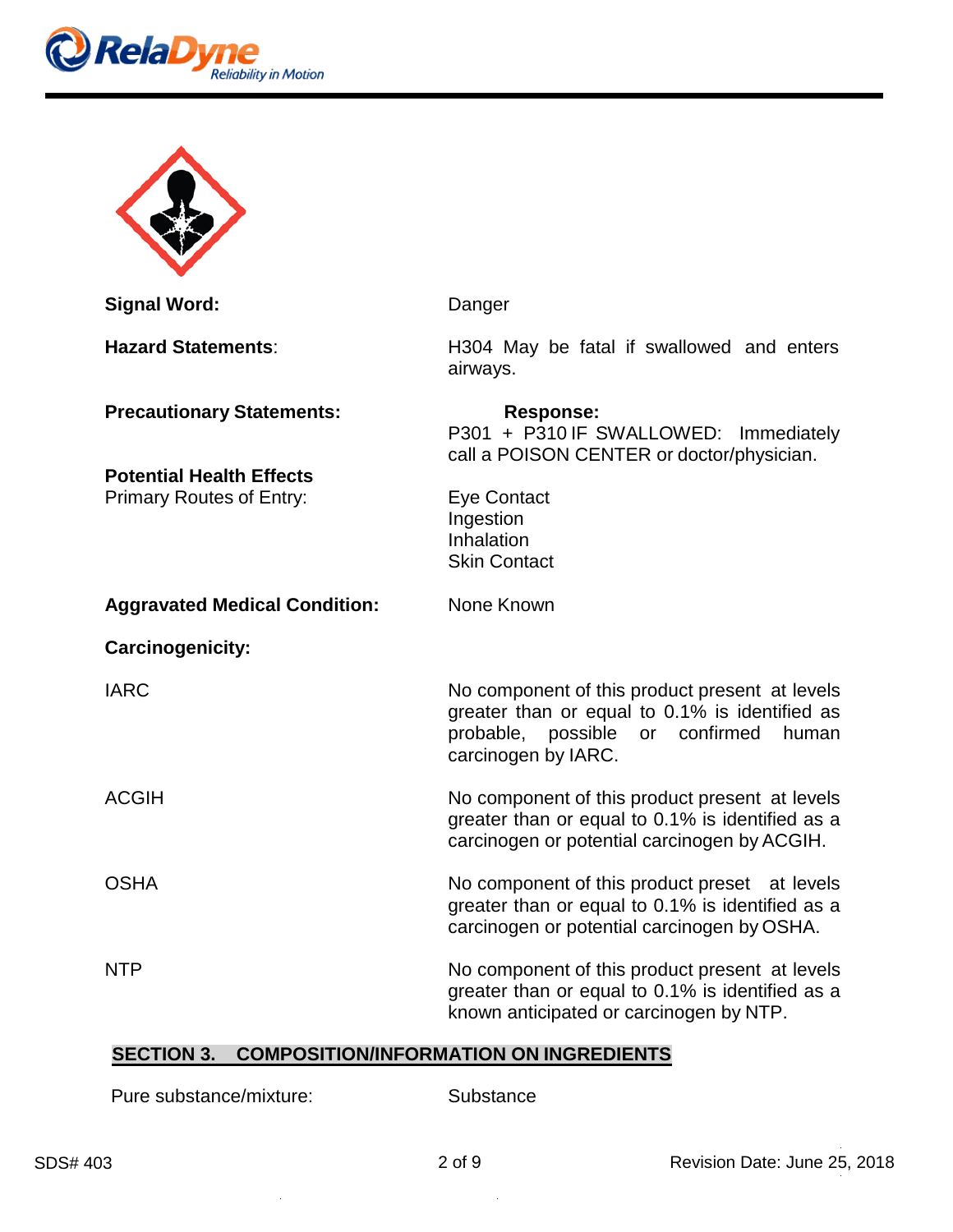

#### **bHazardous Components**

| <b>Chemical Name</b>          | CAS-No.   | Concentration (%) |
|-------------------------------|-----------|-------------------|
| White Mineral Oil (petroleum) | 8042-47-5 | 100%              |

## **SECTION 4. FIRST AID MEASURES**

| If inhaled:                 | Move to fresh air.<br>Artificial respiration and/or oxygen may be<br>necessary. Seek medical advice.                                                                                                                                                                              |
|-----------------------------|-----------------------------------------------------------------------------------------------------------------------------------------------------------------------------------------------------------------------------------------------------------------------------------|
| In case of skin contact:    | In case of contact, immediately flush skin with<br>plenty of water for at least 15 minutes while<br>removing contaminated clothing and shoes.<br>Wash skin thoroughly with soap and water or<br>used recognized skin cleanser. Wash clothing<br>before reuse. See medical advice. |
| In case of eye contact:     | Remove contact lenses. Rinse immediately<br>with plenty of water, also under the eyelids for<br>at least 15 minutes. Obtain medical attention.                                                                                                                                    |
| If swallowed:               | Rinse mouth with water. DO NOT induce<br>vomiting unless directed to do so<br>by a<br>physician or position control center. Never<br>give anything by mouth to an unconscious<br>person. See medical advice.                                                                      |
| Most important symptoms and | First aider needs to protect himself.                                                                                                                                                                                                                                             |

## effects, both acute and delayed:

## **SECTION 5. FIREFIGHTING MEASURES**

| Suitable Extinguishing Media:         | extinguishing measures<br>Use<br>that<br>are<br>appropriate to local circumstances and the<br>surrounding environment. |
|---------------------------------------|------------------------------------------------------------------------------------------------------------------------|
| Unsuitable Extinguishing Media:       | No information available.                                                                                              |
| Specific hazards during firefighting: | Cool closed containers exposed to fire<br>with<br>water spray.                                                         |
| <b>Hazardous Combustion Products:</b> | Carbon oxides (CO, CO2) smoke and irritating<br>vapors as products of incomplete combustion.                           |

 $\bar{\mathcal{A}}$ 

J.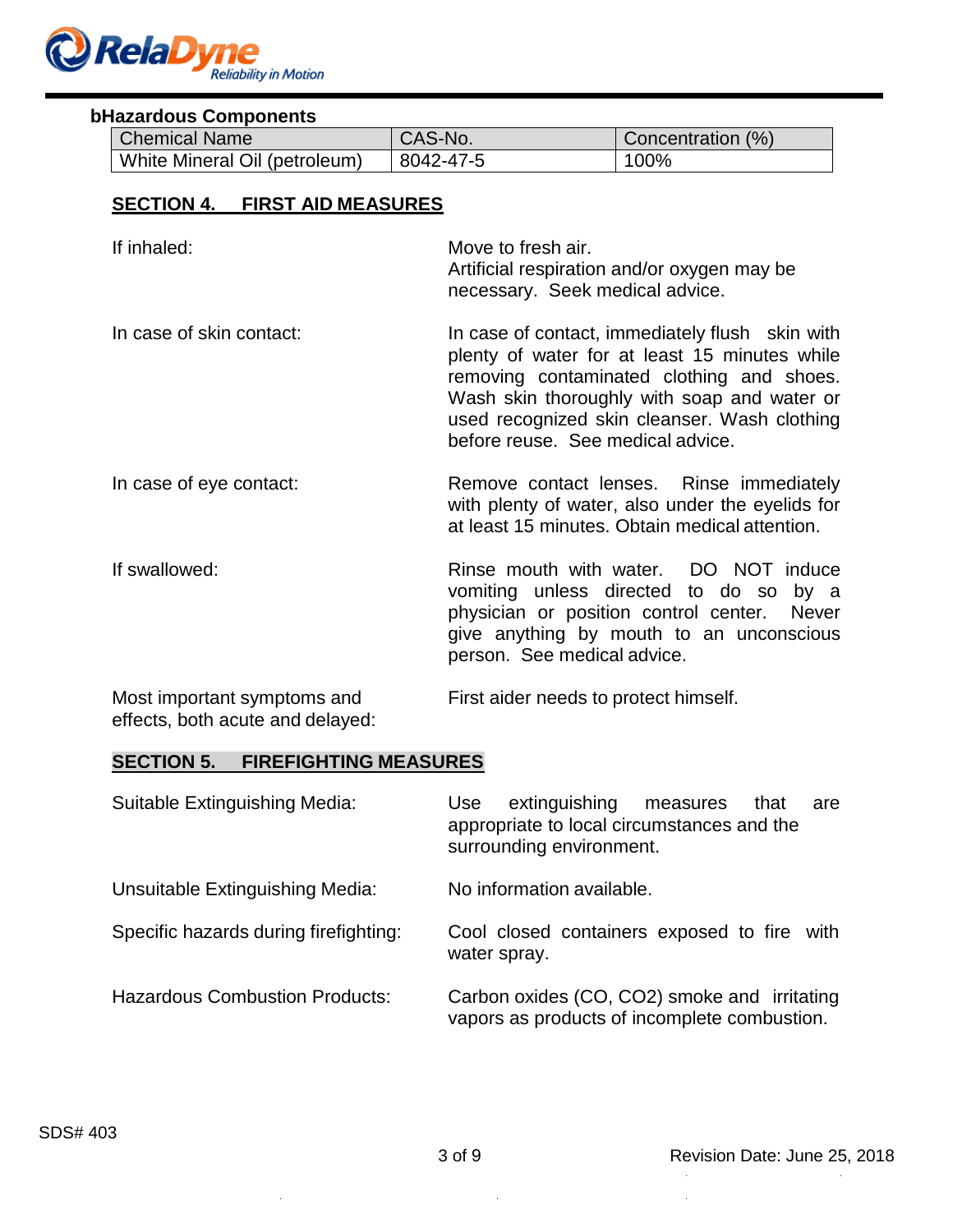

Further Information: The Prevent fire extinguishing water from contaminating surface water or the ground water system.

#### **SECTION 6. ACCIDENTAL RELEASE MEASURE**

| Personal precautions, protective<br>equipment and emergency procedures: Ensure adequate ventilation. | Use personal protective equipment.<br>Evacuate<br>personnel to safe areas. Material can create<br>slippery conditions.                                                                                   |
|------------------------------------------------------------------------------------------------------|----------------------------------------------------------------------------------------------------------------------------------------------------------------------------------------------------------|
| <b>Environmental Precautions:</b>                                                                    | Do not allow uncontrolled discharge or product<br>into the environment.                                                                                                                                  |
| Methods and Materials for Containment Prevent further leakage or spillage if<br>and Cleaning Up:     | safe to do so. Remove all sources of ignition.<br>Soak up with inert absorbent material. Non-<br>sparking tools should be used. Ensure<br>adequate ventilation. Contact the proper local<br>authorities. |

#### **SECTION 7. HANDLING AND STORAGE**

- Advice on Safe Handling: For personal protection see section 8. Smoking, eating and drinking should be prohibited in the application area. Use only with adequate ventilation. In case of insufficient ventilation, wear suitable respiratory equipment. Avoid contact with skin, eyes and clothing. Do not ingest. Keep away from heat and sources of ignition. Keep container closed when not in use.
- Conditions for Safe Storage: Store in original container Containers which are opened must be carefully resealed and kept upright to prevent leakage. Keep in a dry, cool and well-ventilated place. Keep in properly labeled containers. To maintain product quality, do not store in heat or direct sunlight.

## **SECTION 8. EXPOSURE CONTROL/PERSONAL PROTECTION**

Components with workplace control parameters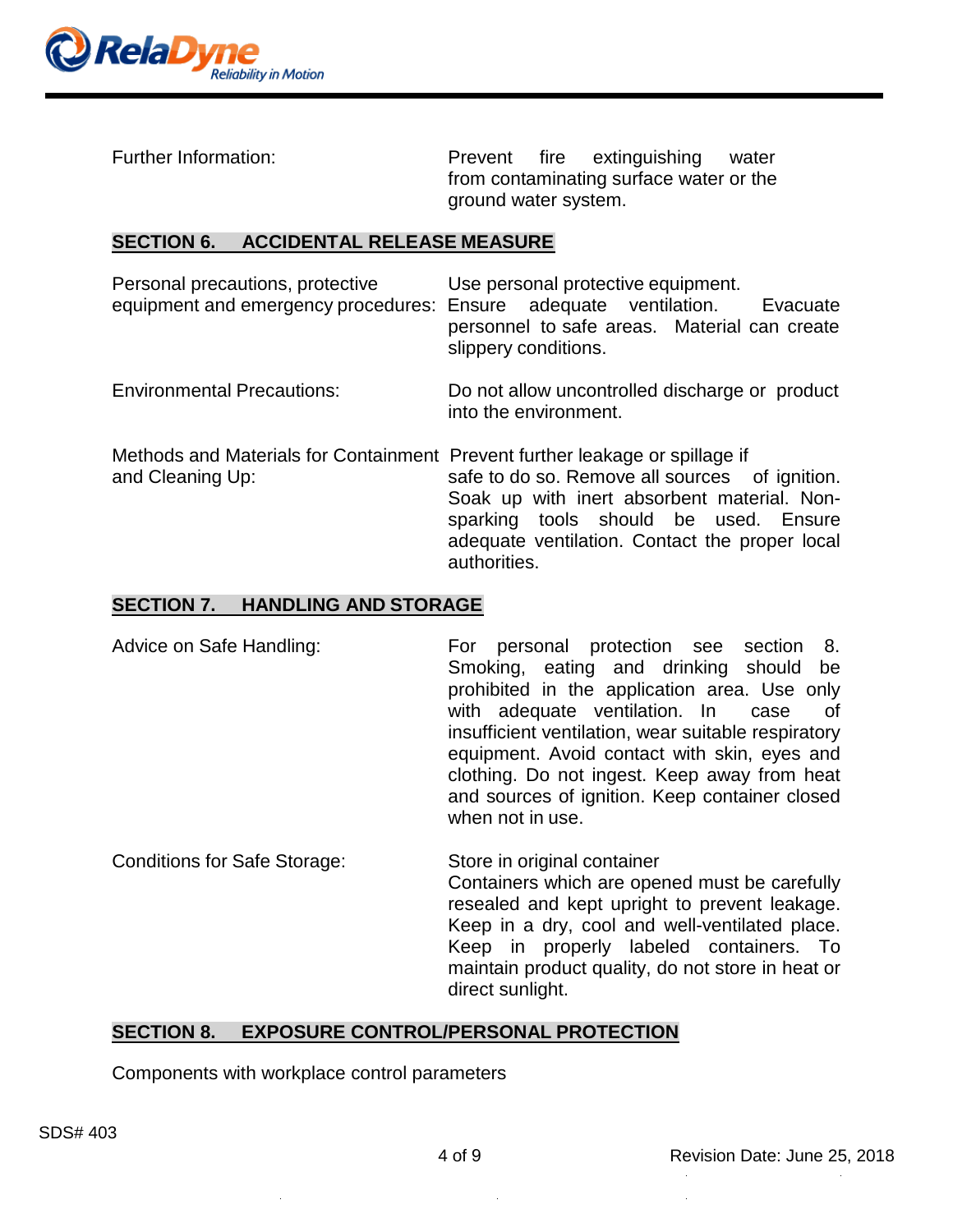

Contains no substances with occupational exposure limit values.

| <b>Engineering Measures:</b>                                           | No special ventilation requirements.<br>Good<br>general ventilation should be sufficient to<br>control workers<br>exposure<br>to<br>airborne<br>containments.                                                                                                                                                                                                                            |
|------------------------------------------------------------------------|------------------------------------------------------------------------------------------------------------------------------------------------------------------------------------------------------------------------------------------------------------------------------------------------------------------------------------------------------------------------------------------|
| <b>Personal Protective Equipment</b><br><b>Respiratory Protection:</b> | Use respiratory protection unless adequate<br>local exhaust ventilation<br>is provided<br>or<br>that<br>assessment demonstrates<br>exposure<br>exposures are within recommended exposure<br>guidelines. Respirator selection<br>be<br>must<br>based on known or anticipated<br>exposure<br>levels, the hazards of the product and the safe<br>working limits of the selected respirator. |
| <b>Filter Type:</b>                                                    | <b>Organic Vapor Filter</b>                                                                                                                                                                                                                                                                                                                                                              |
| <b>Hand Protection Material:</b>                                       | Neoprene, nitrile, polyvinyl alcohol (PVA), Viton<br>$(R)$ .                                                                                                                                                                                                                                                                                                                             |
| <b>Remarks:</b>                                                        | Chemical-resistant, impervious<br>gloves<br>complying with approved standards should be<br>work at all times when handling chemical<br>products if a risk assessment indicates this is<br>necessary.                                                                                                                                                                                     |
| <b>Eye Protection:</b>                                                 | face-shield and protective suit for<br>Wear<br>abnormal processing problems.                                                                                                                                                                                                                                                                                                             |
| <b>Skin and Body Protection:</b>                                       | Choose body protection in relation to its<br>type,<br>to the concentration and amount of dangerous<br>substances, and to the specific work-place.                                                                                                                                                                                                                                        |
| <b>Protective Measures:</b>                                            | Wash contaminated clothing before re-use. No<br>special protective equipment required.                                                                                                                                                                                                                                                                                                   |
| <b>Hygiene Measures:</b>                                               | Remove and wash contaminated clothing and<br>gloves, including the inside, before re-use.<br>Wash face, hands and any exposed skin<br>thoroughly after handling.                                                                                                                                                                                                                         |

## **SECTION 9. PHYSICAL AND CHEMICAL PROPERTIES**

Appearance: Liquid

 $\hat{\boldsymbol{\gamma}}$ 

 $\bar{z}$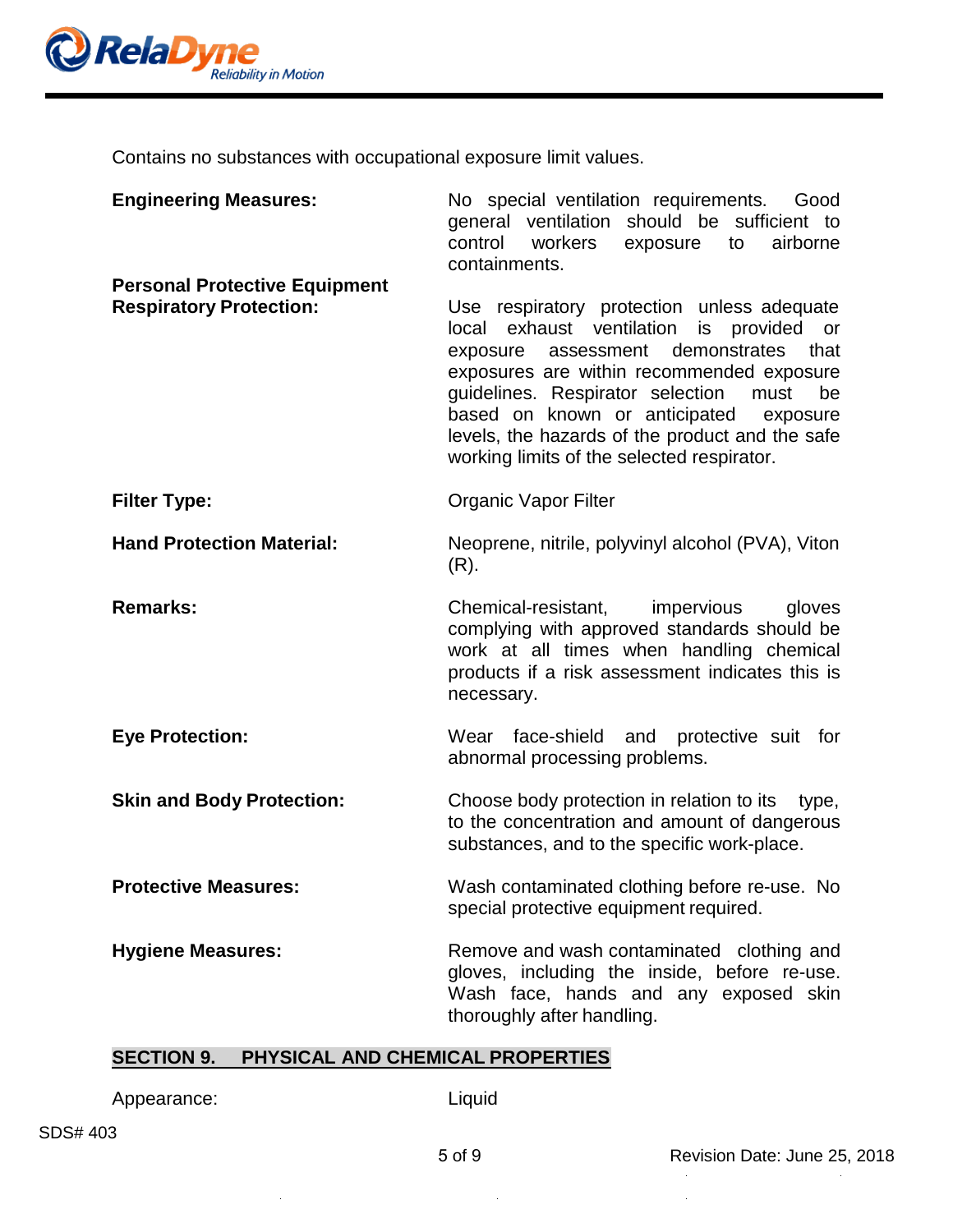

| Color:<br>Odor:<br><b>Odor Threshold:</b><br>pH:<br>Pour Point:<br><b>Boiling Point/Boiling Range</b><br><b>Flash Point</b><br><b>Fire Point</b><br>Auto-Ignition Temperature:<br><b>Evaporation Rate:</b><br>Flammability:<br><b>Upper Explosion Limit:</b><br><b>Lower Explosion Limit</b><br>Vapor Pressure:<br>Relative vapor density:<br>Density: | <b>Clear and Bright</b><br>No odor or slight petroleum oil like.<br>No data available<br>No data available<br>$-24$ °C (-11 °F)<br>No data available<br>> 160 °C (320 °F)<br>Method: Cleveland open cup<br>No data available<br>No data available<br>No data available<br>Low fire hazard. This material must be heated<br>before ignition will occur.<br>No data available<br>No data available<br>No data available<br>No data available<br>0.855 kg/l (15 °C / 59 °F) |
|--------------------------------------------------------------------------------------------------------------------------------------------------------------------------------------------------------------------------------------------------------------------------------------------------------------------------------------------------------|--------------------------------------------------------------------------------------------------------------------------------------------------------------------------------------------------------------------------------------------------------------------------------------------------------------------------------------------------------------------------------------------------------------------------------------------------------------------------|
| Solubility(ies)<br><b>Water Solubility:</b><br>Partition coefficient: noctanol/water:                                                                                                                                                                                                                                                                  | Insoluble<br>No data available                                                                                                                                                                                                                                                                                                                                                                                                                                           |
| Viscosity, kinematic:                                                                                                                                                                                                                                                                                                                                  | 10.0 cSt (40 $^{\circ}$ C / 104 $^{\circ}$ F)                                                                                                                                                                                                                                                                                                                                                                                                                            |
| <b>Explosive Properties:</b>                                                                                                                                                                                                                                                                                                                           | Do not pressurize, cut, weld, braze, solder,                                                                                                                                                                                                                                                                                                                                                                                                                             |

# **SECTION 10. STABILITY AND REACTIVITY**

| <b>Possibility of Hazardous Reactions:</b> | Hazardous polymerization does not occur.<br>Stable under normal conditions.      |
|--------------------------------------------|----------------------------------------------------------------------------------|
| Condition to Avoid:                        | No data available.                                                               |
| Incompatible Materials:                    | Reactive with oxidizing agents.                                                  |
| <b>Hazardous Decomposition Products:</b>   | May release Cox, smoke and irritation<br>vapors<br>when heated to decomposition. |

sources of ignition.

drill, grind or expose containers to heat or

# **SECTION 11. TOXICOLOGICAL INFORMATION**

| Information on Likely Eye Contact | Eyes |
|-----------------------------------|------|
|-----------------------------------|------|

 $\mathcal{A}$ 

 $\sim$  $\bar{\alpha}$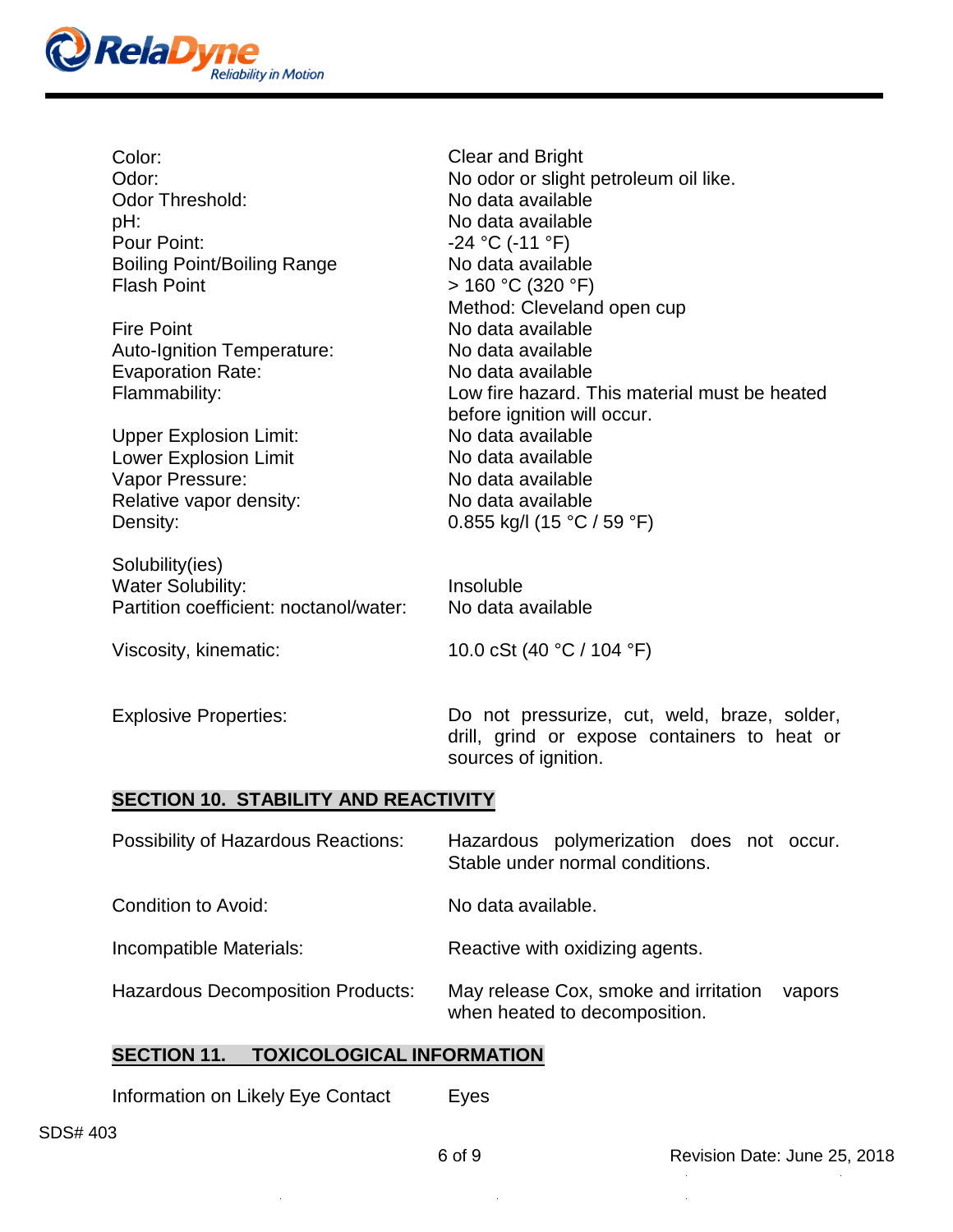

Routes of Exposure: Ingestion

Inhalation Skin Contact

#### **Acute Toxicity Product:**

Acute Oral Toxicity<br>
Acute Inhalation Toxicity<br>
Remarks: No data available<br>
Remarks: No data available Acute Inhalation Toxicity

#### **Components: White Mineral Oil (Petroleum):**

Acute Inhalation Toxicity

# **Skin Corrosion/Irritation Product:**

Acute Dermal Toxicity **Remarks:** No data available

Acute Oral Toxicity<br>
Acute Inhalation Toxicity<br>
LC50 (Rat): > 5.2 mg/l Exposure time: 4 h Test Atmosphere: dust/mist Acute Dermal Toxicity LD50 (Rabbit): >2,000 mg/kg

**Remarks:** No data available

## **Components: White Mineral Oil (Petroleum): Result: Mild Skin Irritation**

## **Serious Eye Damage/Eye Irritation**

**Product:**

**Remarks:** No data available

## **Components: White Mineral Oil (Petroleum): Result: Mild Skin Irritation**

| <b>Respiratory or Skin Sensitisation</b> | No data available |
|------------------------------------------|-------------------|
| <b>Germ Cell Mutagenicity</b>            | No data available |
| Carcinogenicity                          | No data available |
| <b>Reproductive Toxicity</b>             | No data available |
| <b>STOT-Single Exposure</b>              | No data available |
| <b>STOT-Repeated Exposure</b>            | No data available |
|                                          |                   |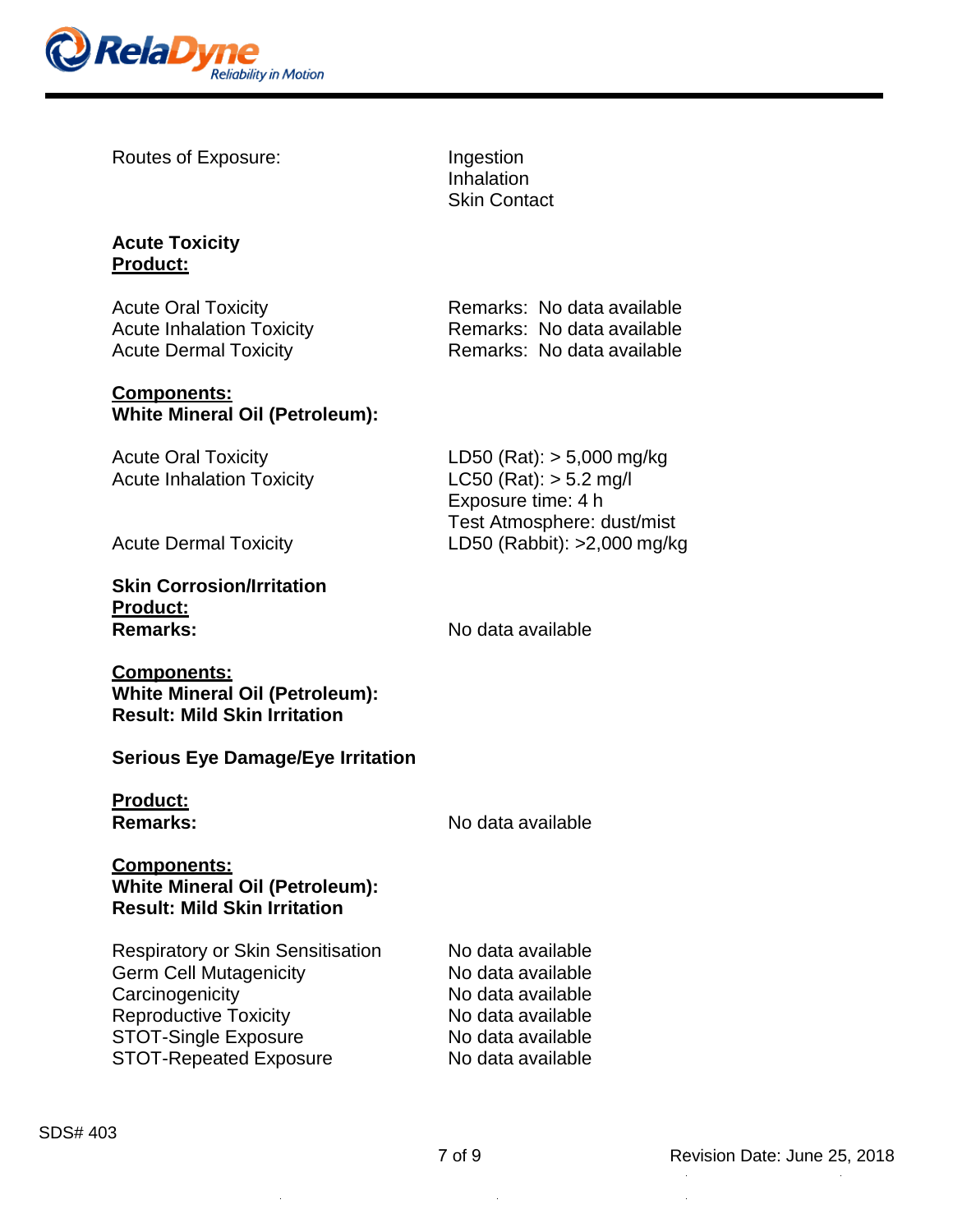

#### **SECTION 12. ECOLOGICAL INFORMATION**

## **ECOTOXICITY PRODUCT:**

| Toxicity to Fish:           | No data available                                       |
|-----------------------------|---------------------------------------------------------|
|                             | Toxicity to daphnia and other aquatic No data available |
| invertebrates               |                                                         |
| Toxicity to Algae           | No data available                                       |
| <b>Toxicity to Bacteria</b> | No data available                                       |

#### **PERSISTENCE and DEGRADABILITY**

#### **PRODUCT:**

| Biodegradability:                | No data available |  |
|----------------------------------|-------------------|--|
| <b>Bioaccumulative Potential</b> | No data available |  |
| Mobility in Soil                 | No data available |  |
| <b>Other Adverse Affects</b>     | No data available |  |

#### **SECTION 13. DISPOSAL CONSIDERATIONS**

Disposal Methods<br>Waste from Residues:

The product should not be allowed to enter drains, water courses or the soil. Offer surplus and non-recyclable solutions to a licensed disposal company. Waste must be classified and labeled prior to recycling or disposal. Send to a licensed waste management company. Dispose of as hazardous waste in compliance with local national regulations. Dispose of product residue in accordance with the instructions of the person responsible for waste disposal.

#### **SECTION 14. TRANSPORT INFORMATION**

International Regulation

IATA-DGR Not regulated as a dangerous good IMDG-CODE Not regulated as a dangerous good

Transport in bulk according to Annex II of MARPOL 73/78 and the IBC Code

| Not applicable for product as supplied. |  |
|-----------------------------------------|--|
| 49 CFR                                  |  |
| TDG.                                    |  |
| Special precautions for user            |  |

Not regulated as a dangerous good Not regulated as a dangerous good Not Applicable